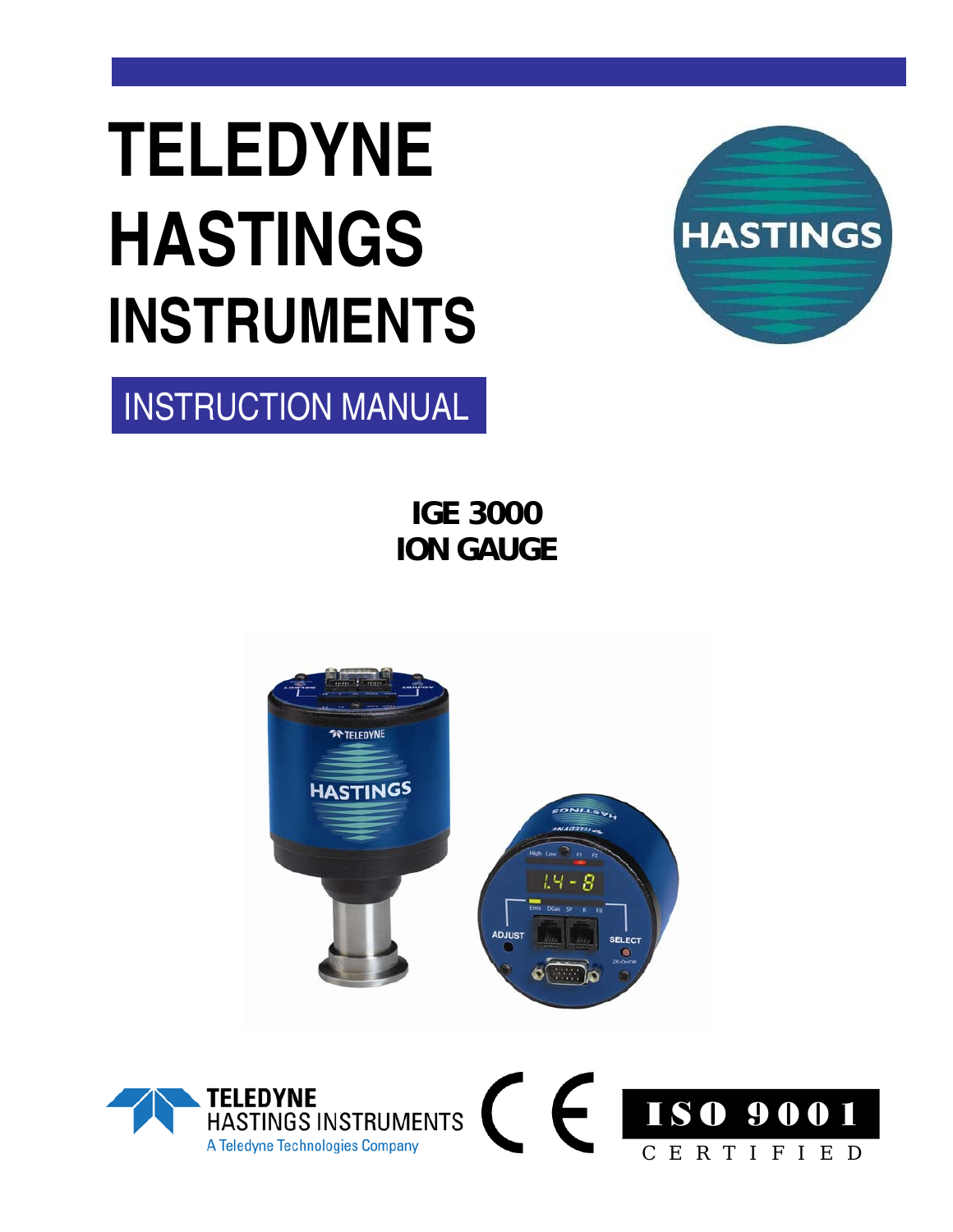#### Manual Print History

The print history shown below lists the printing dates of all revisions and addenda created for this manual. The revision level letter increases alphabetically as the manual undergoes subsequent updates. Addenda, which are released between revisions, contain important change information that the user should incorporate immediately into the manual. Addenda are numbered sequentially. When a new revision is created, all addenda associated with the previous revision of the manual are incorporated into the new revision of the manual. Each new revision includes a revised copy of this print history page.



### **Visit www.teledyne-hi.com for WEEE disposal guidance.**



#### **CAUTION**

If equipment is not used in the manner specified by this manual, protection provided by the equipment may be impaired. Read sections marked with this symbol with care.



#### DANGER

Paragraphs marked by this symbol in this document, indicates that a potential hazard to your personal safety exists from a high voltage source.

Hastings Instruments reserves the right to change or modify the design of its equipment without any obligation to provide notification of change or intent to change.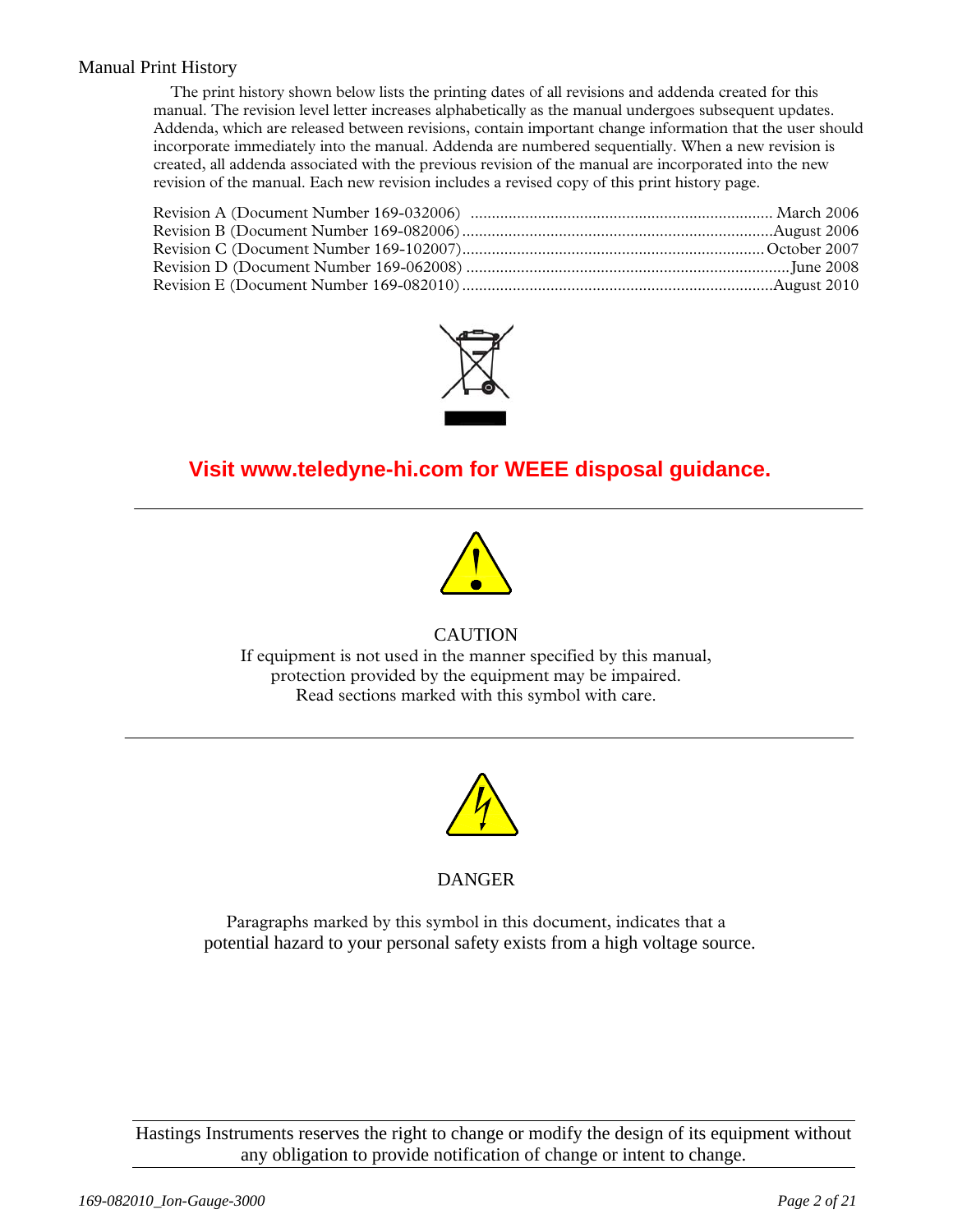### **Table of Contents**

| 1.               |                              |  |
|------------------|------------------------------|--|
| 2.               |                              |  |
|                  | 2.1.<br>2.2.<br>2.3.<br>2.4. |  |
| 3.               |                              |  |
|                  | 3.1.                         |  |
|                  | 3.2.                         |  |
|                  | 3.3.                         |  |
|                  | 3.4.                         |  |
|                  | 3.5.                         |  |
|                  | 3.6.<br>3.7.                 |  |
|                  | 3.8.                         |  |
| $\overline{4}$ . |                              |  |
|                  | 4.1.                         |  |
|                  | 4.2.                         |  |
|                  | 4.3.                         |  |
|                  | 4.4.                         |  |
| 5.               |                              |  |
| 6.               |                              |  |
|                  | 6.1.                         |  |
|                  | 6.2.                         |  |
|                  | 6.3.                         |  |
|                  | 6.4.<br>6.5.                 |  |
|                  | 6.6.                         |  |
|                  | 6.7.                         |  |
| 7.               |                              |  |
|                  | 7.1.                         |  |
| 8.               |                              |  |
|                  | 8.1.                         |  |
|                  | 8.2.                         |  |
|                  | 8.3.                         |  |
|                  | 8.4.                         |  |
| 9.               |                              |  |
|                  | 9.1.                         |  |
|                  | 9.2.                         |  |
| 10.              |                              |  |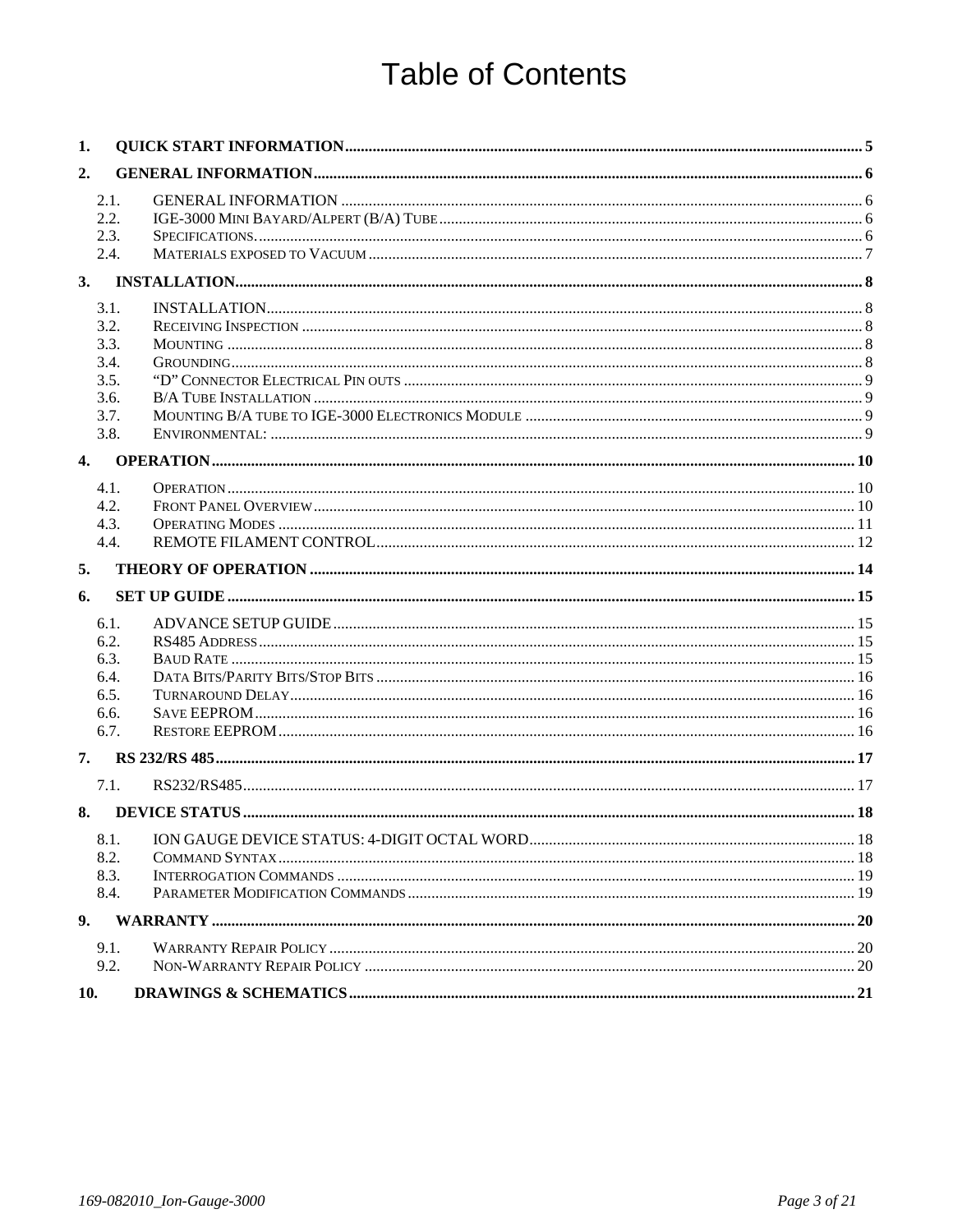#### **DANGER HIGH VOLTAGE**

High voltages capable of causing injury or death are present within the IGE 3000 Avoid touching the connector sockets, tube pins and all internal circuitry within the IGE 3000. SERVICE MUST ONLY BE PERFORMED BY QUALIFIED TELEDYNE INSTRUMENTS PERSONNEL.

#### **DANGER**

Do not turn on the IGE 3000 if there is any danger of explosion from explosive or combustible gasses or gas mixtures. Ionization gauge tube filaments operate at a temperature sufficiently high enough to be considered an ignition source.

#### **DANGER**

Safe operation of ion producing equipment, including the IGE 3000, requires grounding of its power supply and the vacuum chamber. LETHAL VOLTAGES may be established under some operating conditions unless grounding is provided.

#### **DANGER**

Ion producing equipment such as the IGE 3000, from any manufacturer, may, under some conditions provide sufficient conduction via plasma to couple a high voltage electrode to the vacuum chamber. If conductive parts of the chamber are not grounded, they may attain a potential near that of the high voltage electrodes during this coupling. Potentially fatal electrical shock could then occur because of the high voltage between these vacuum chamber parts and ground. Grounding, though simple, is imperative! Ensure that the ground circuits are correctly utilized, both on your IGE 3000 power supplies and your vacuum chambers, regardless of the manufacturer, for this phenomenon is not peculiar to the IGE 3000.

#### **CAUTION**

Ensure that BA tube filaments are not turned on unless vacuum IS LESS THAN 10-2 Torr. TURNING ON filaments at atmosphere MAY result in damage to the BA tube.

#### **CAUTION**

Before initiating Degas, vacuum must be 10<sup>-7</sup> Torr or less. Performing Degas at Higher Pressures Could Damage the B/A Tube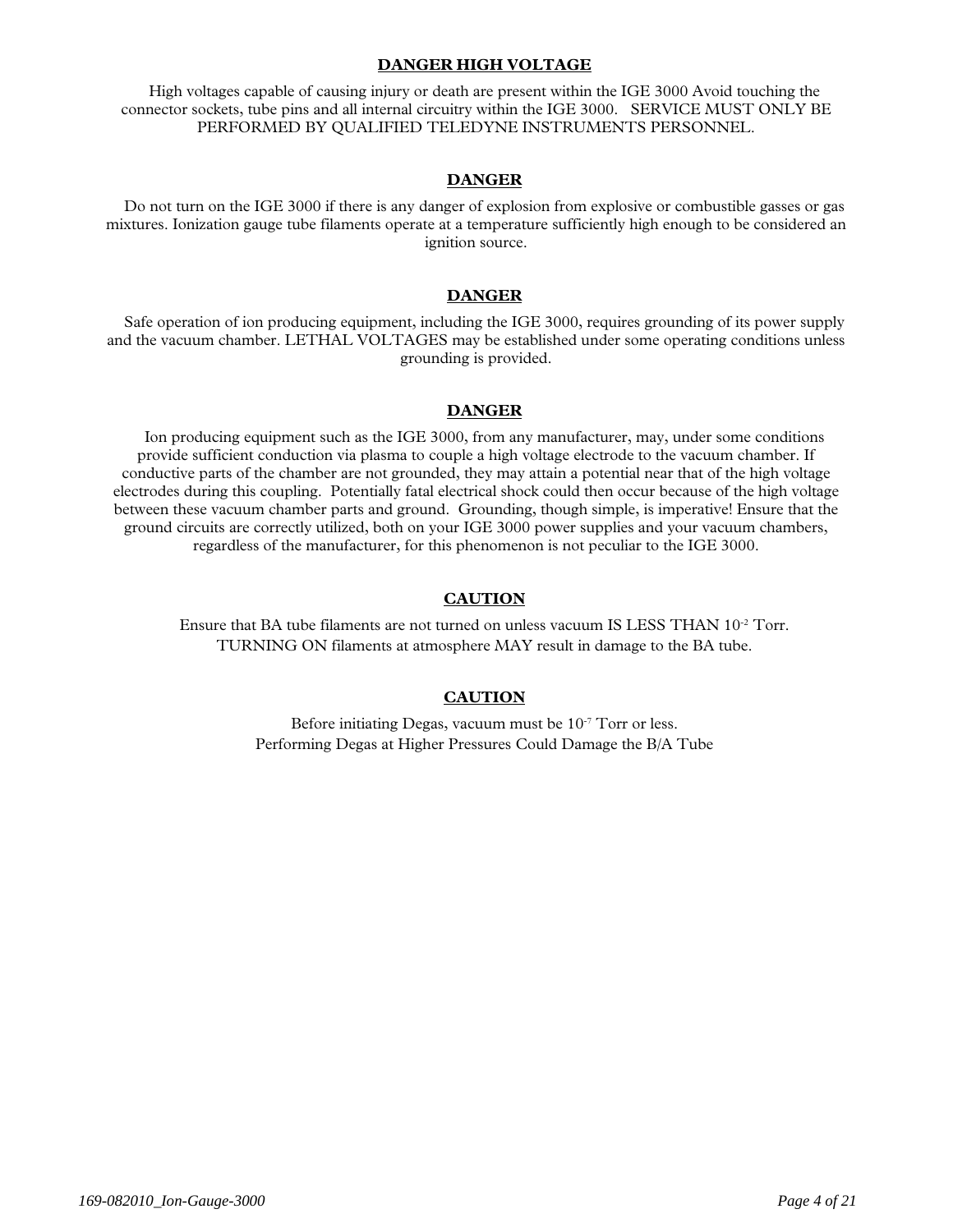### **1. Quick Start Information**

- Apply Power
- Apply 24 VDC Power to the "D" connector Pin 3 and 4.
- After power is applied the IGE 3000 will go through self test, CPU initialization, and LED test. (The individual LEDs will sequentially illuminate then the IGE 3000 enters the "No Mode" and is operational).
- Operate Tube

Before operating tube, ensure vacuum is below 1x10-2 Torr. The IGE 3000 has an automatic shutoff feature that will not allow filament turn on at pressures above 1x10-2 Torr. The shutoff feature will also automatically turn off the filament if it is turned on (below 1x10-2 Torr) and pressure rises above 1x10-2

#### **TO TURN ON THE TUBE'S FILAMENTS:**

• "DOUBLE CLICK" the select button. (note: Double clicking the SELECT button while the filament is already On will turn it OFF).

Initially dashes will remain on the display. However, as the tube heats up and starts operating, within seconds the pressure will be displayed. LED's (F1 or F2) will be illuminated, indicating which filament is selected and that it is turned on.

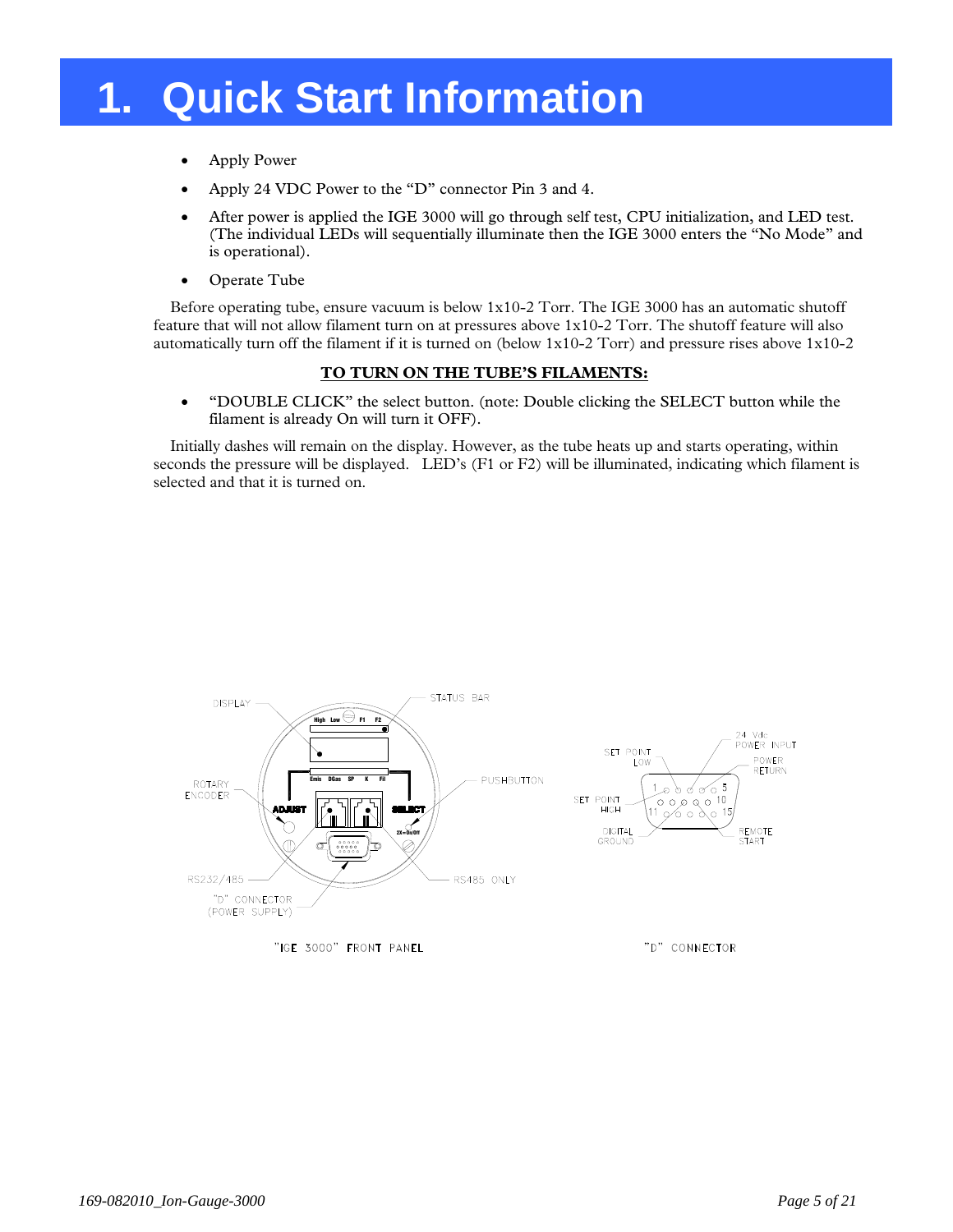#### **2.1. GENERAL INFORMATION**

 The Teledyne Hastings Instruments IGE-3000 is a small, fully self contained ion gauge electronics module. The mini- Bayard Alpert style ion gauge tube is attached to the electronics module by a 12 pin circular connector. The IGE-3000 is designed for quick, easy installation and will provide the user with long lasting, trouble free, reliable vacuum measurement.

#### **2.2. IGE-3000 Mini Bayard/Alpert (B/A) Tube**

 The IGE-3000 mini B/A tube is all metal construction, with the primary enclosure fabricated of 304 stainless steel. It is UHV compatible and utilizes a fine wire collector located in the center of the grid. The duel Yttria coated filaments are individually supported to provide uniform output over variations in temperature and normal ageing. The typical user should experience a filament lifetime of approximately 10,000 hours. Its physical size is much smaller than the traditional glass type B/A tube. Since there is no glass envelope, the traditional safety concerns associated with glass type B/A tubes is eliminated.

#### **2.3. Specifications.**

\*Accuracy specification is with the B/A tube originally shipped with the IGE 3000. The IGE 3000 is calibrated with and matched to the B/A tube at the factory. Changing or swapping the B/A tube with a B/A tube one other than the one originally shipped with the unit may effect the calibration.

\*\*Complies with IEC 61010-1 (Safety requirements for measurement, control, and laboratory use).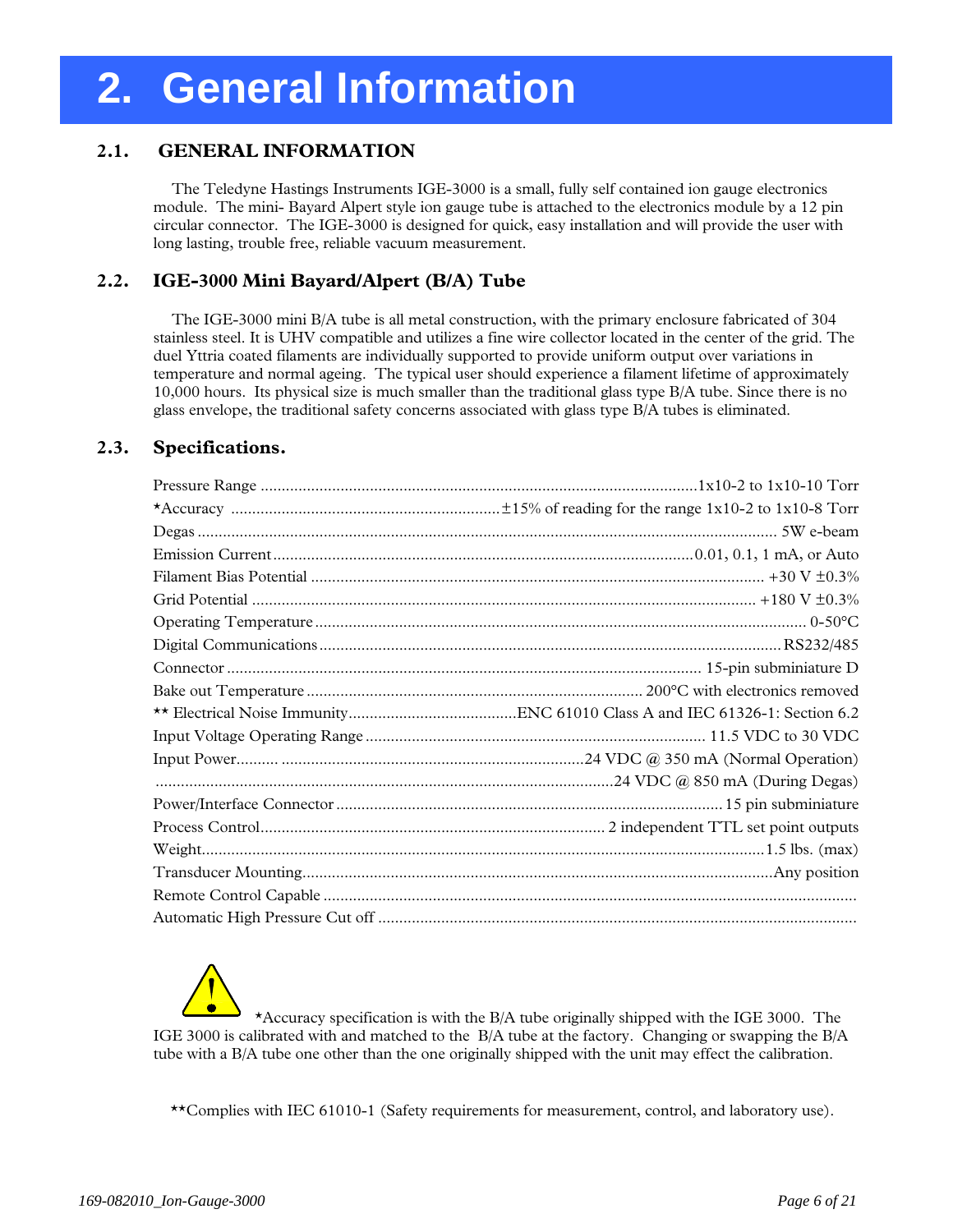#### **2.4. Materials exposed to Vacuum**

- Yttia coated Iridium
- Nickel
- 304 Stainless Steel
- Glass
- Tungsten
- Platinum Clad Molybdenum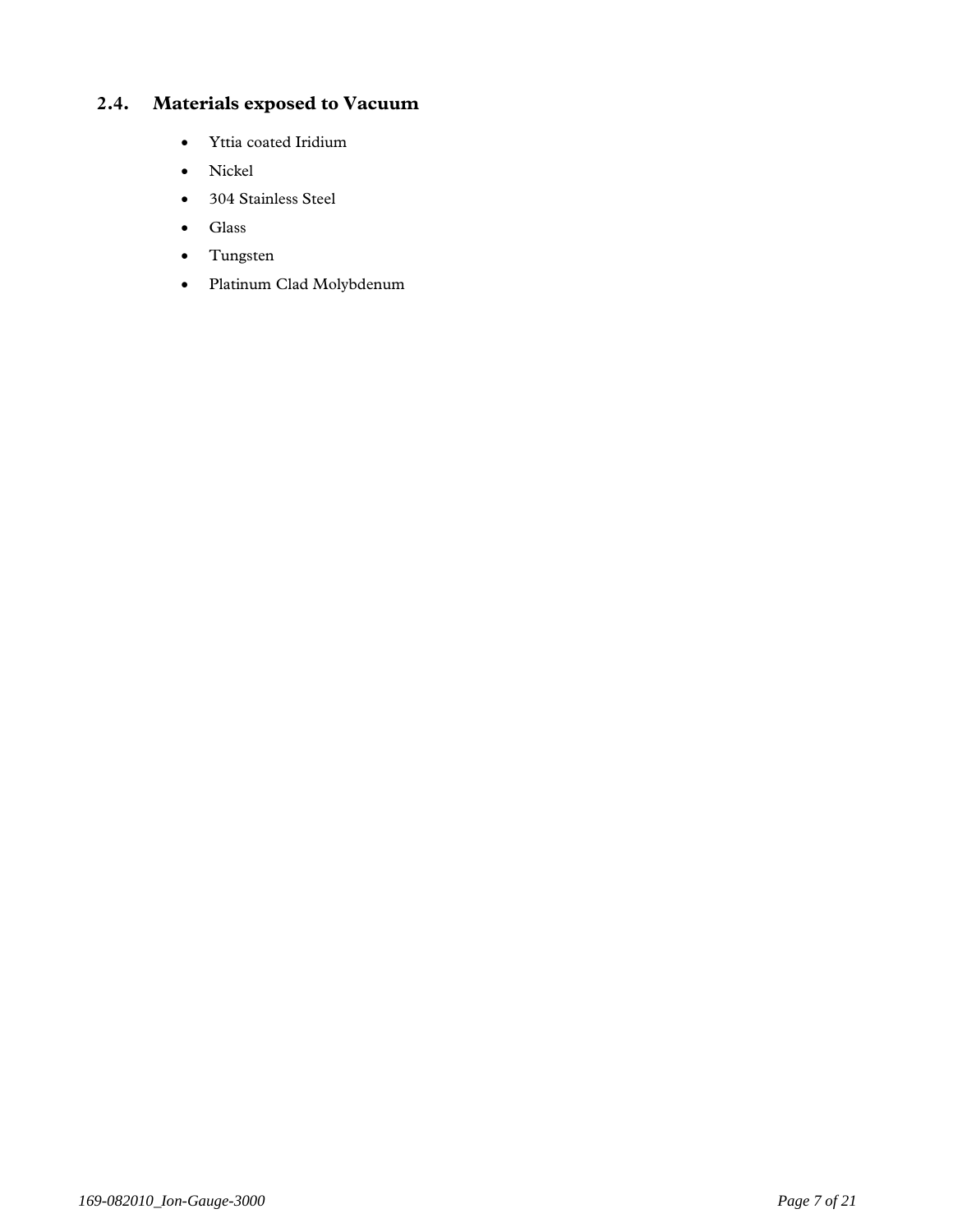### **3. Installation**

#### **3.1. INSTALLATION**

#### **3.2. Receiving Inspection**

 Your instrument has been manufactured, calibrated and carefully packed so that upon receiving your order it is ready for operation. However, when you unpack, please inspect all items for any obvious signs of damage due to shipment. Immediately advise Teledyne Hastings and the carrier if any damage is suspected.

 Use the packing slip as a check list and insure all parts are present including any optional equipment and that the options are correct (i.e. output, range, gas, pin out)

 If a return is necessary, obtain an RMA (Return Material Authorization) number from our Customer Service Department at 1-800-950-2468.

#### **3.3. Mounting**

 The IGE-3000 is an "indoor use only" instrument. The IGE-3000 can be mounted in any attitude or position. Reasonable care should be taken to install the IGE-3000 where it will be protected from physical damage. To facilitate ease of reading the LED readout, the connector "keyway" of the B/A tube should be mounted at the 3 o-clock position.

#### **3.4. Grounding**



For safety reasons the case of the IGE-3000 must be grounded to the vacuum chamber. This is normally accomplished mechanically through the vacuum chamber base flange via the B/A tube physical connection. The electronics module is grounded through a pin in the connector plug once the IGE-3000 module is plugged into the B/A tube. To ensure the best grounding possible, ensure that the tube to base set screw is fully tightened once the IGE-3000 is installed.

#### **DANGER**

 *Ion producing equipment such as the IGE-3000, from any manufacturer, may, under some conditions provide sufficient conduction via plasma to couple a high voltage electrode to the vacuum chamber. If conductive parts of the chamber are not grounded, they may attain a potential near that of the high voltage electrodes during this coupling. Potentially fatal electrical shock could then occur because of the high voltage between these vacuum chamber parts and ground. Grounding, though simple, is imperative! Ensure that the ground circuits are correctly utilized, both on your IGE-3000 power supplies and your vacuum chambers, regardless of the manufacturer, for this phenomenon is not peculiar to the IGE-3000.*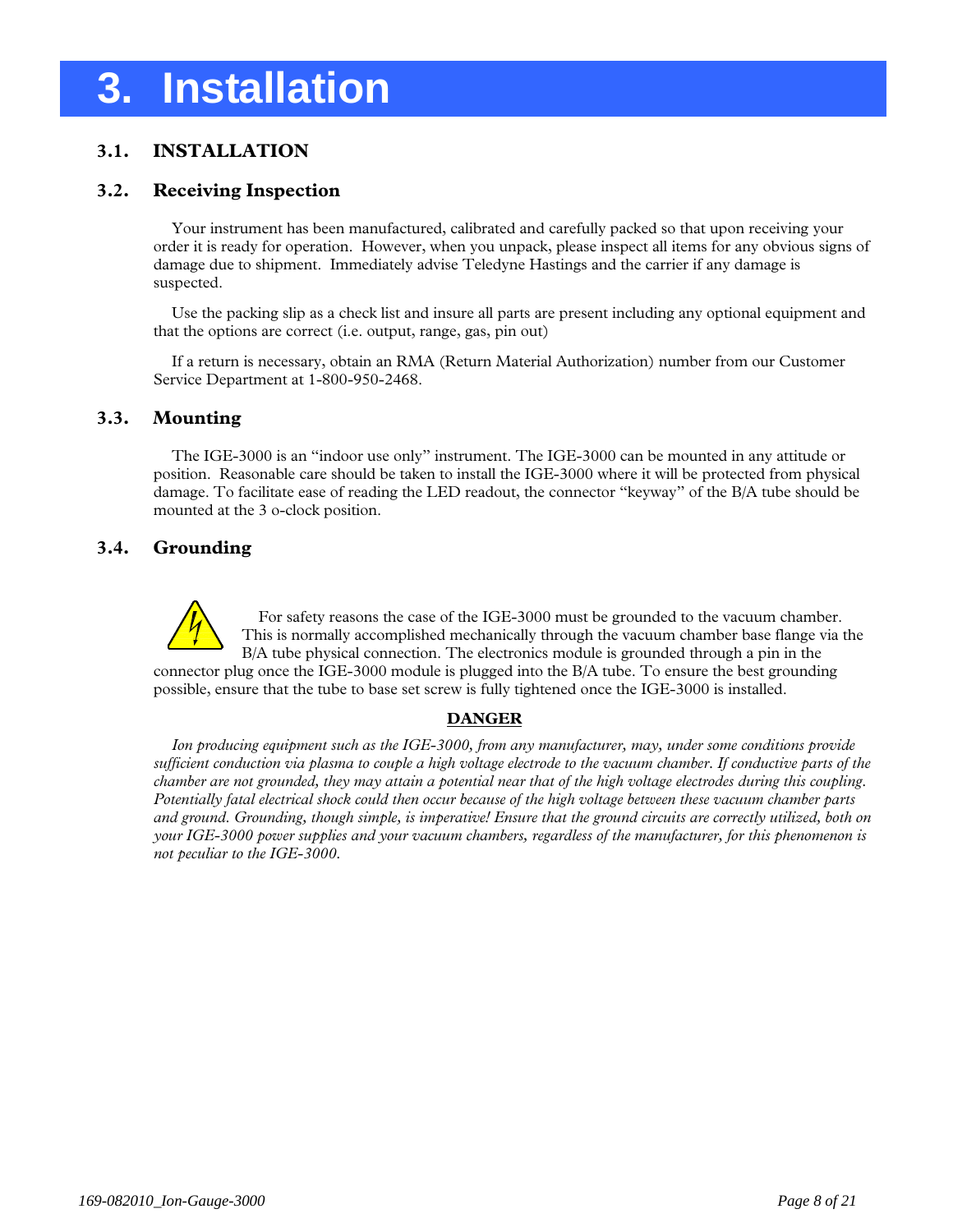#### **3.5. "D" Connector Electrical Pin outs**

The figure below indicates all pin outs.



**FIGURE 1- IGE-3000 "D" CONNECTOR** 

 NOTE: Set Point High, Set Point Low and Remote Start, use Digital ground Pin 8 as signal return path.

#### **3.6. B/A Tube Installation**

 The Bayard/Alpert (B/A) tube may be installed in any orientation. Although the transducer tube is rugged and will perform well in many harsh environments, the tube should be installed in a clean and careful manner. The B/A tube is configured with the vacuum fitting requested.

**CAUTION** The electronics unit is calibrated when married to the B/A tube. Avoid interchanging B/A tubes with different electronics modules since this may affect accuracy and will void calibration.

#### **3.7. Mounting B/A tube to IGE-3000 Electronics Module**

The B/A tube plugs into the IGE-3000 via the 12 pin circular connector located inside the lower base housing of the IGE-3000 electronics module. The B/A tube is keyed to ensure proper connections. Slightly rotate the electronics unit until the keyway of the connector aligns with the key on the B/A tube, and then snugly plug the electronics module to the B/A tube. Tighten the set screw located on the base housing to the B/A tube. The set screw secures the tube to the electronics module and also ensures proper grounding of the B/A tube to the IGE-3000 base housing.

#### **3.8. Environmental:**

*Indoor use* 

*Operating temperature range from 0° to 40° C* 

*Maximum relative humidity: 80% for temperatures up to 31° C decreasing linearly to 50% Relative humidity at 40° C.*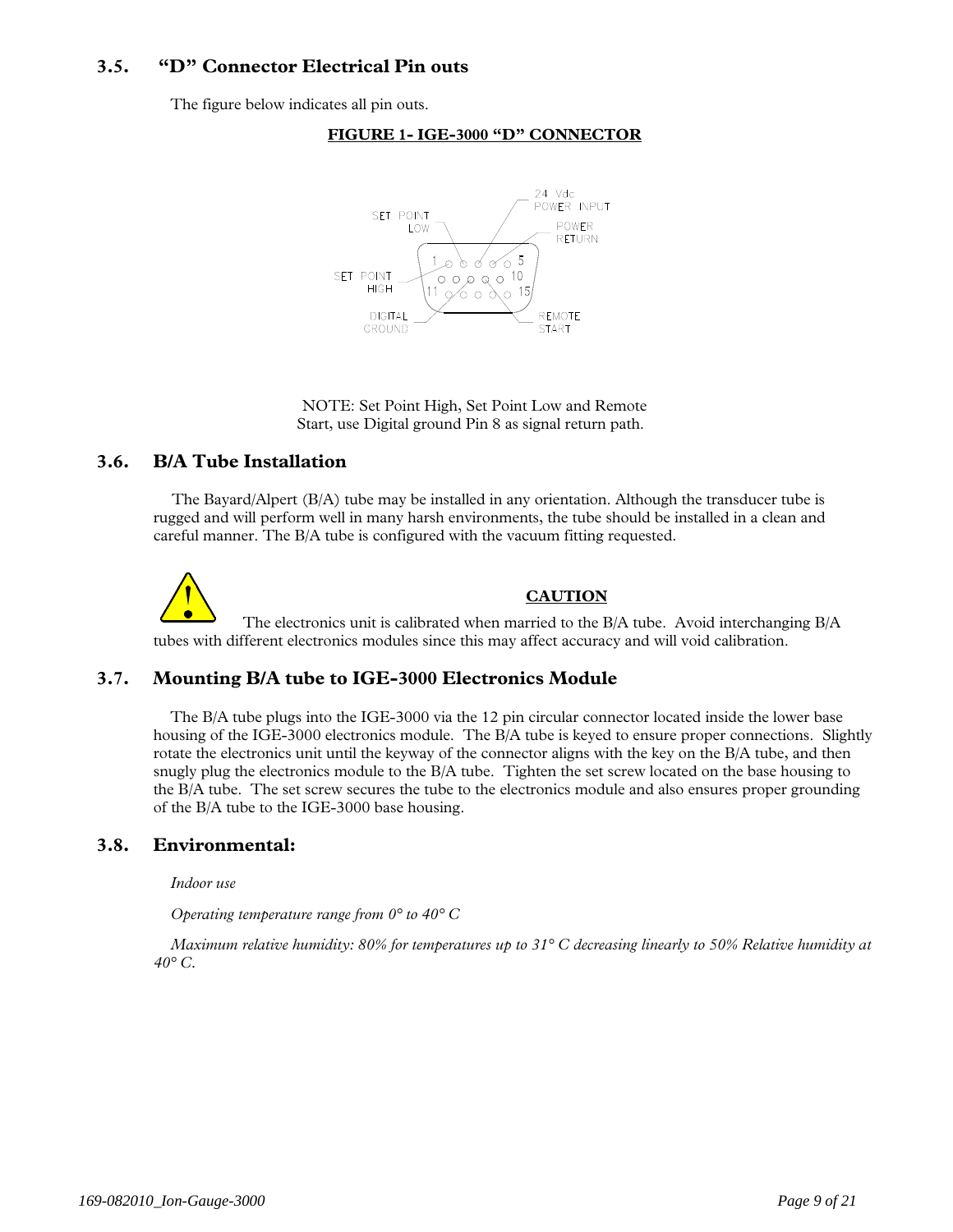### **4. Operation**

#### **4.1. Operation**

#### **4.1.1. Apply Power**

Apply 24 VDC Power to the "D" connector pin 3 and 4. (Refer to Section 2.5 /Figure 1, for the "D" connector pin out information).

 After power is applied the IGE-3000 will go through self test, CPU initialization, and LED test. (The individual LED's will sequentially illuminate then the IGE-3000 enters the "No Mode" and is operational).

#### **4.1.2. Operate Tube**



Before operating tube, ensure vacuum is below  $1x10^{-2}$  Torr. The IGE-3000 has an automatic shut-off feature that will not allow filament turn on at pressures above  $1x10^{-2}$  Torr. The shutoff feature will also automatically turn off the filament if it is turned on (below  $1x10^{-2}$  Torr) and pressure rises above 1x10-2

*To turn on the tube's filaments:* 

 "DOUBLE CLICK" the select button. (Note: Double clicking the SELECT button while the filament is already On will turn it OFF).

 Initially dashes will remain on the display. However, as the tube heats up and starts operating, within seconds the pressure will be displayed. LED's (F1 or F2) will be illuminated, indicating which filament is selected and that it is turned on.

*NOTE: Although rare, difficulties turning on the filament can be experienced if the B/A tube is new or has been turned off for an extended period of time and the monitored vacuum chamber's base pressure is too close to the upper pressure limit of 1X10-2. Filament turn on difficulties are usually related to the time it takes for the filament to initially "turn on" (heat up), cause electron emissions and for the IGE-3000 to properly sense B/A tube output (pressure).* 

 *As a safety feature and to prevent damage to the B/A tube, the IGE-3000 is designed to shut off the filament if "in range" pressure is not sensed within a pre-programmed period of time. The start up time for a new tube or one that has been off for extended periods of time could be beyond these programmed time limits when operating in the higher base pressure ranges. If the filament does prematurely shut off during initial operation or after being turned off for an extended period, simply change the Emission setting to the 0.01 mA range (refer to Section 3.3.2) and then turn on filament again. Once the filament is on, and the IGE-3000 is indicating pressure, the emission setting can then be changed to the desired setting. After the B/A tube's filament has been in operation for a short period of time, any filament start up difficulties should disappear.* 

#### **4.2. Front Panel Overview**



FRONT PANEL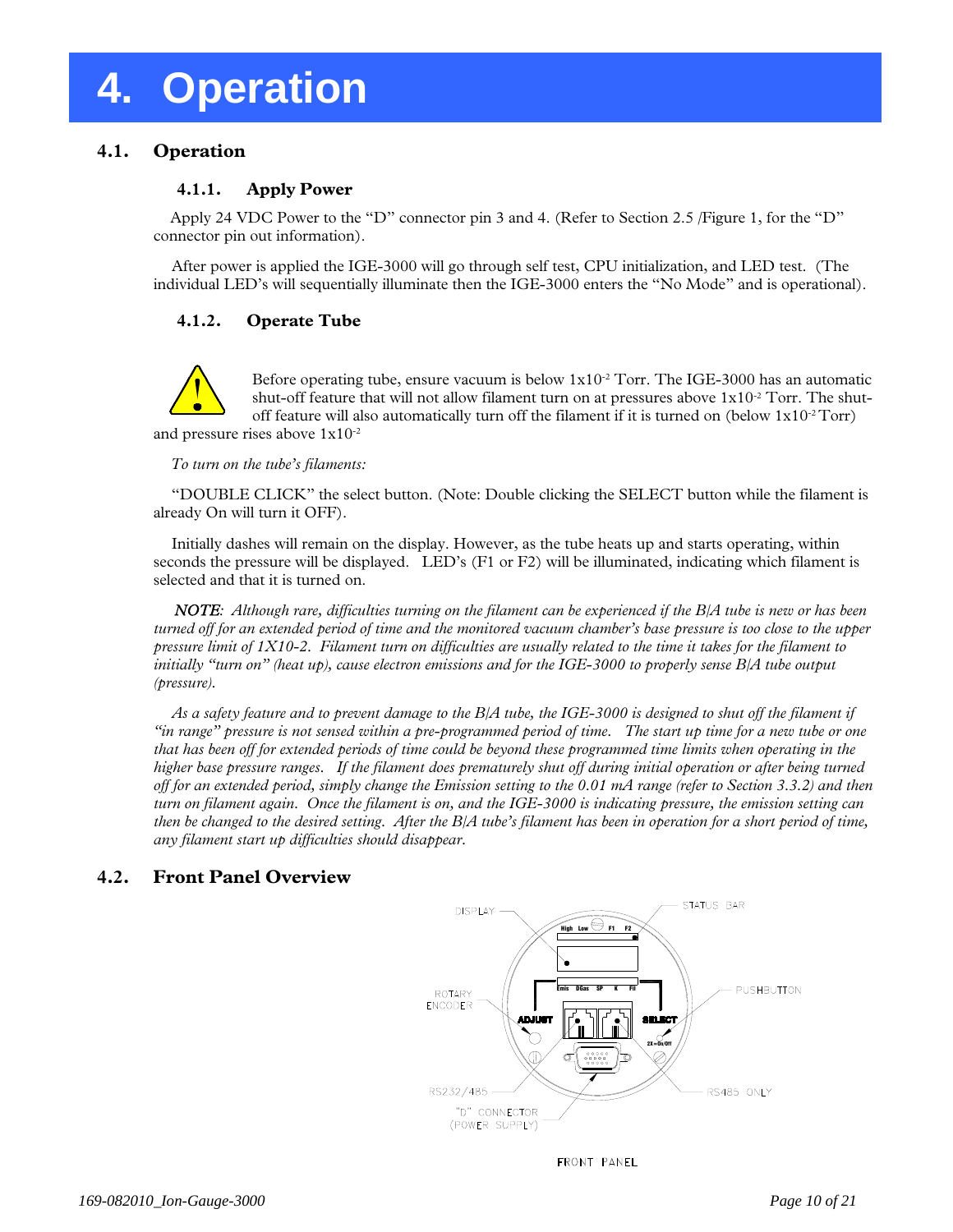#### **4.2.1. SELECT**

 SELECT is a push-button. Pressing it will scroll through the different available operating modes. Rapidly "double clicking" SELECT will either turn the selected filament on (if unit is off) or off (if the unit is on)

 *Note: Ensure vacuum is below 1x10-2 Torr. The IGE-3000 has an automatic shutoff feature that will not allow filament turn on at pressures above 1x10-2 Torr. The shutoff feature will also automatically turn off the filament if it is on (below 1x10-2 Torr) and pressure rises above 1x10-2.* 

#### **4.2.2. ADJUST**

 ADJUST is a rotary encoder. Rotating ADJUST will select desired parameters within the different modes.

#### **4.2.3. STATUS BAR (RED LED's)**

The status bar displays information about the condition of the IGE-3000. A particular LED, when lit, indicates that particular condition has been met.

*High and Low will illuminate when respective TTL set point is activated high (+5 VDC).* 

*F1 and F2 illuminate when the respective filaments are turned on.* 

The error LED is located in the middle of the top row and is not labeled. It is illuminated if the filament is not *turned on or the filament is turned on and indicated pressure is out of range.* 

#### **4.2.4. MODE BAR (GREEN LED's)**

*The Mode bar indicates in which mode the IGE-3000 is currently operating.* 

*A particular LED, when lit indicates that particular mode has been entered.* 

*The Available modes are Emis (emission), Dgas, Sp (set point), K (K factor) and Fil filament).* 

*Refer to Section 3.3 for detailed explanations of the modes.* 

#### **4.3. Operating Modes**

#### **4.3.1. No Mode (Normal Mode):**

NO MODE is the default (normal) operating mode of the IGE-3000. During NO

 MODE the numeric display indicates BA tube out put (pressure measurement value). Dashes displayed on the numeric display indicate that the filament is not turned on, not operating properly, or that the readings are out of range. The filament will automatically turn off if indicated pressure is above 1x10 -2. NO MODE is automatically entered when there are no modes selected or the current selected mode has timed out. Time out occurs if no operator action is initiated after 15 seconds.

*NOTE: Dashes displayed on the numeric display with the Filament 1 or Filament 2 LED's illuminated, is an indication that the B/A tube is not operating properly.* 

#### **4.3.2. Emis (emission) Mode:**

 The Emis mode is entered by scrolling to the Emis position by pressing the SELECT push button. The desired B/A tube emission current is then selected by rotating the ADJUST encoder to the desired emission range. Available settings are 0.01 mA, 0.1 mA, 1 mA or AUTO ranging. In most situations the optimum setting for the IGE-3000 is AUTO ranging. In AUTO ranging the IGE-3000's CPU automatically determines and sets the optimum emission current range as determined by the CPU and is based on the pressure measurement. When operating in other than AUTO ranging, the following settings are recommended: for the pressure ranges above 1x10-4 Torr use 0.01 mA; for the pressure ranges 1x10-4 to 1x10-5 Torr use 0.1 mA and for the pressures below 1x10-5 Torr use 1 mA.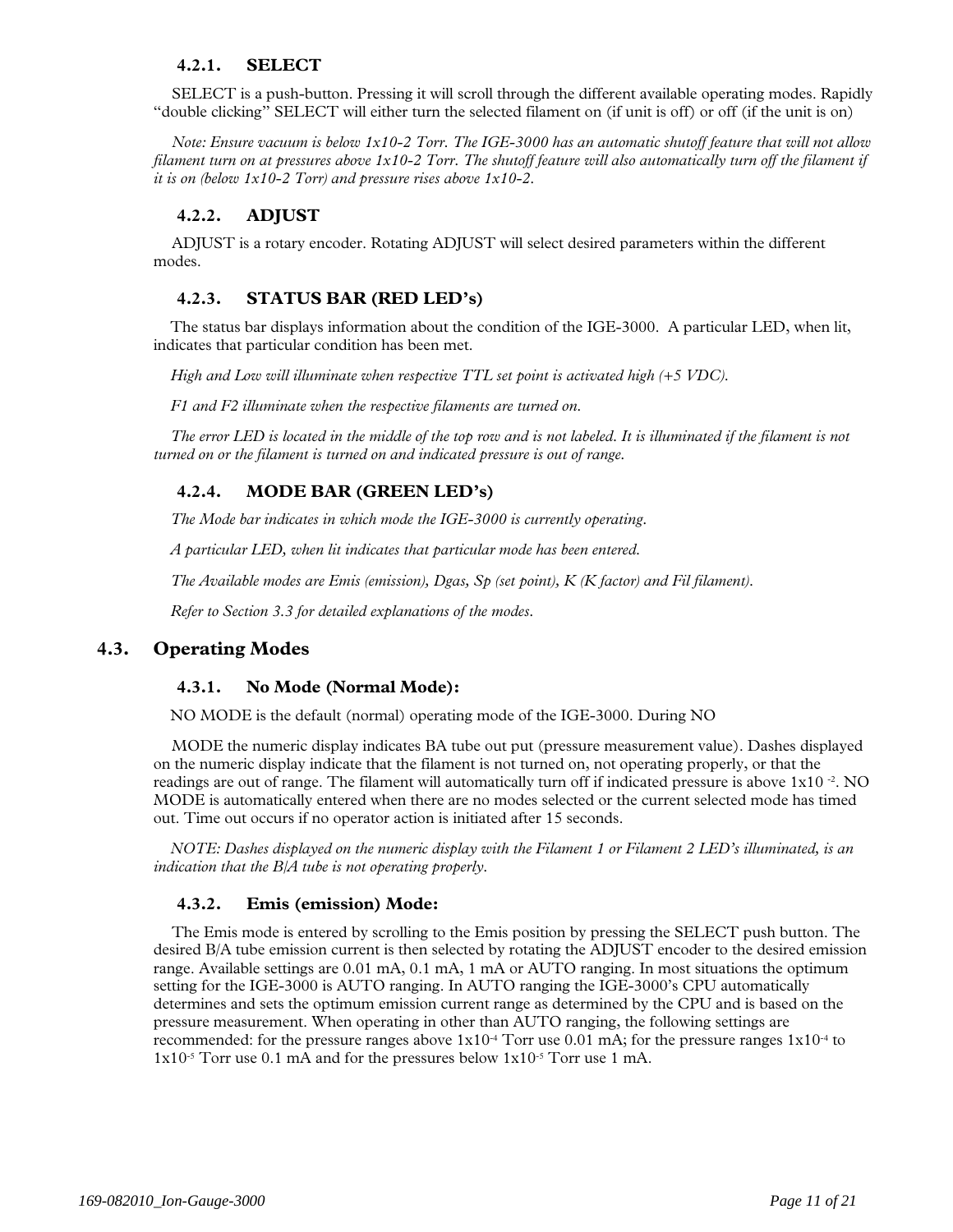

*BEFORE INITIATING DEGAS, VACUUM MUST BE AT OR BELOW 1x10-7* 

#### *EXCESSIVE DEGASSING AT ANY TIME CAN DISTORT THE GAUGE ELECTRODES AND CAN RESULT IN A MISLEADING TRANSIENT DECREASE IN PRESSURE INDICATION*

 Degas mode is used to "Degas" or clean the inside areas of the BA tube of impurities. Degassing the tube can improve readings and accuracy. Degassing is not effective at pressures above *1x 10*-7*.* Degassing is only recommended if the gauge is *heavily* contaminated or after exposure to surface active gasses such as  $O<sub>2</sub>$ . As is typical of all B/A type gauges, pressure readings will be unstable for a several hours until the chemical composition and absorbed layers on the newly cleaned surfaces in the BA tube reach equilibrium.

 During Degas the emission current is increased to 10 mA and the grid voltage is raised to 500 VDC. This action causes the temperature of the grid to be raised sufficiently enough to burn off most unwanted contaminants.

#### **4.3.4. (K-factor) Mode:**

 K factor mode is entered by scrolling to the K-factor position by slowly pressing the SELECT push button. The K-factor can be set by turning the ADJUST encoder to the desired setting. The default (normal) K factor for the IGE-3000 B/A tube is 10. If required the K factor can be adjusted from 1 to 99. The K factor is associated with tube sensitivity and is a function of the physical tube design.

#### **4.3.5. Fil (filament) Mode:**

 Fil mode is entered by scrolling to the Fil position by slowly pressing the SELECT push button. The desired filament is then selected once in the Fil mode by turning the ADJUST encoder to the desired setting. The IGE-3000 incorporates two separate identical filaments to dramatically increase B/A tube life. Either filament can be selected at any time.

#### **4.3.6. SP (set point) Mode:**

SP mode is entered by scrolling to the SP position (HI or LOW) by slowly pressing the

 SELECT push button. The set point values can then be selected by turning the ADJUST encoder to the desired setting. SP alarms are indicated by the HIGH/ LOW LED's on the status bar. In addition the IGE-3000 has two corresponding TTL outputs (HI and LOW) for process control. These outputs are available via the 15-pin connector. (Refer to Section 2.4/Figure 1).

 To view the High set point, place the IGE-3000 in the High mode by slowly pressing the SELECT button until the SP led and High led are flashing. The display then indicates the high set point value. To change set point values rotate ADJUST CW to increase or CCW to decrease. There is no hysteresis (dead band). During normal operation the alarm light will trigger and the TTL output (pin # 1) will go high (+5V) if the pressure exceeds the set point.

 Similarly, to view the Low set point, place the IGE-3000 in the Low mode by slowly pressing the SELECT button again until the Low led and the SP led are flashing. The display then shows the low set point value. To change set point values rotate ADJUST CW to increase or CCW to decrease. During normal operation the alarm light will trigger and the TTL output (pin  $\# 2$ ) will go high (+5V) if the pressure becomes less than the set point.

#### **4.4. REMOTE FILAMENT CONTROL**

Broad range pressure monitoring (i.e. atmosphere to  $1X 10^{-10}$ ) can be realized when using the IGE-3000's Remote Control feature in conjunction with higher range gauges such as the Hastings HPM 2002, Hastings HPM 2002 OBE, Hastings DV-6 CVT or similar instruments.

 *(Refer to Section 2.4/Figure 1 and Figure 3 below for wiring information).*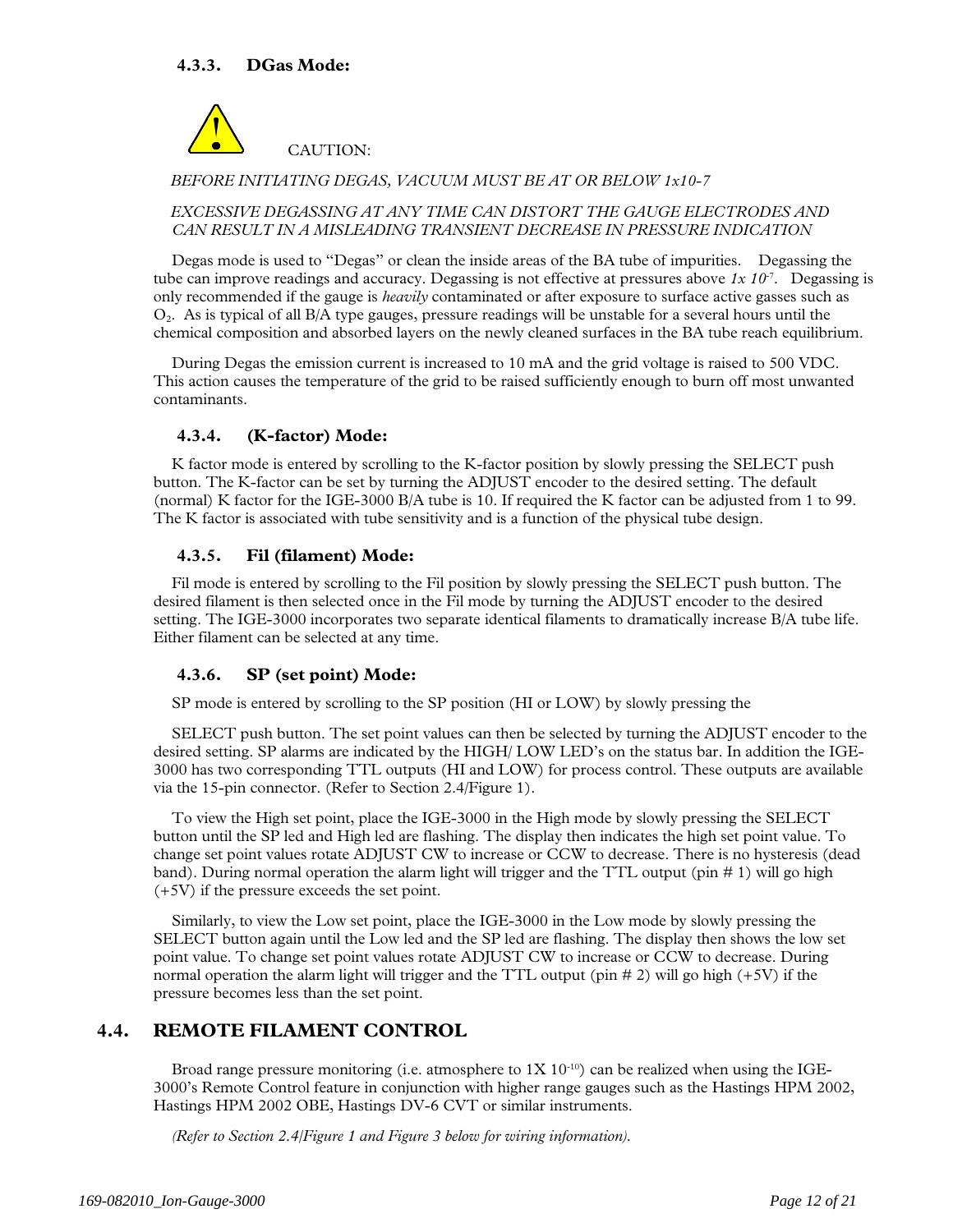The IGE-3000's filament may be controlled remotely via the D power supply connector by wiring relay contacts or a transistor switch across pins 8 and 9, (refer to section 2.5 /Figure 1 and Figure 3 below). Pin 8 is digital ground and pin 9 is the filament control line. The IGE filament will turn on when pin 9 is pulled low or grounded. This may be accomplished either by relay contacts or by utilizing a transistor switch. A contact closure connected across "D" connector pin 8 and pin 9 must be such that it closes when the IGE-3000 is to be turned on. The transistor circuit connected across "D" connector pin 8 and pin 9 should be such that it conducts and provides a ground path when the IGE-3000 is to be turned on.



#### **FIGURE 3- REMOTE FILAMENT CONTROL**

 NOTE: Manual operation is unaffected by using remote control. (i.e. Filament can be turned off manually if turned on via remote control and filament can be turned on manually, after being turned off via remote control).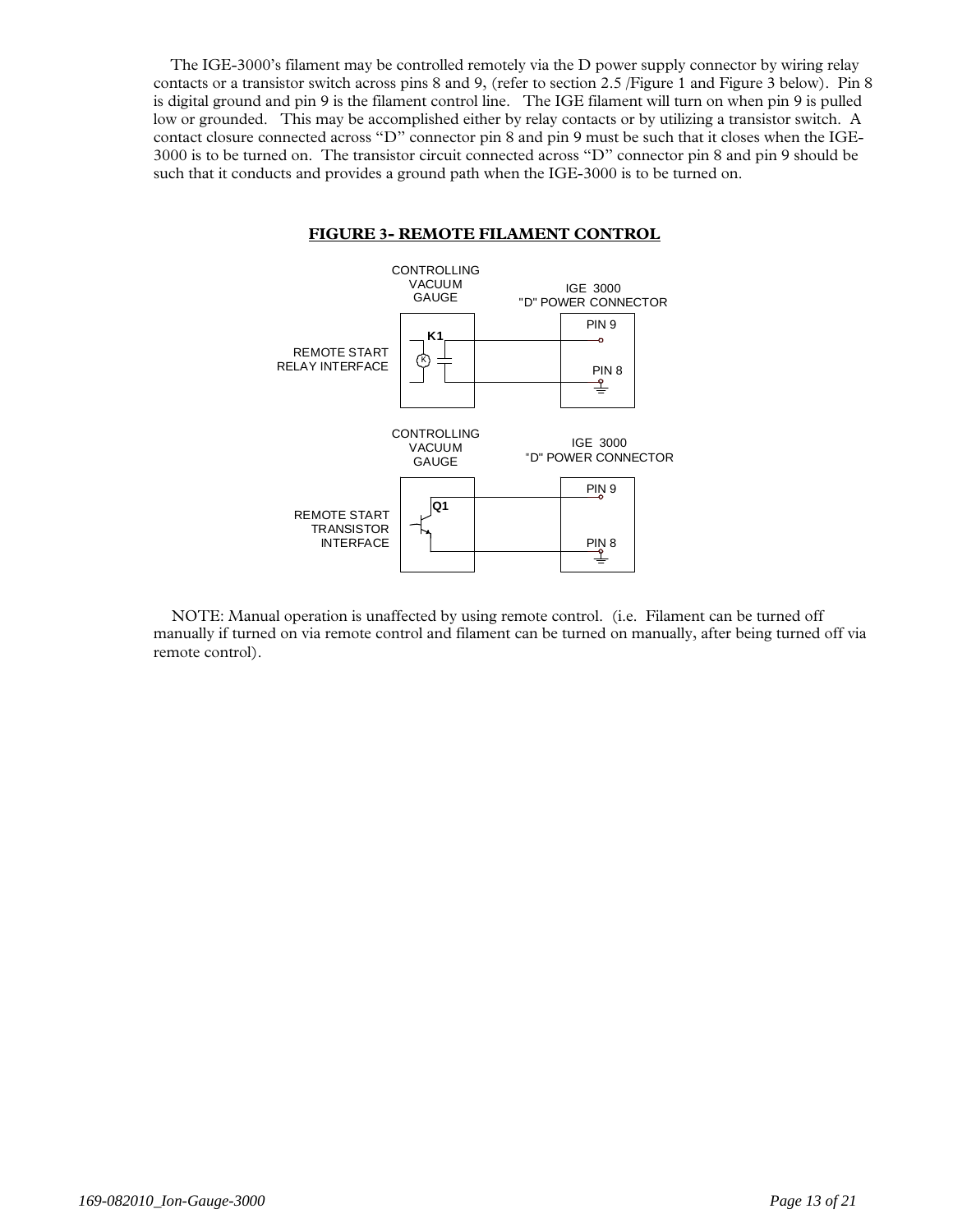### **5. Theory of Operation**

 The functional parts of a typical ionization gauge tube are the filament (cathode), the grid (anode), and the ion collector (refer to Figure 4 below). The IGE-3000 control circuit maintains the grid voltage is maintained at 30 VDC, the grid voltage is maintained at 180 VDC, and the collector is 0 VDC relative to ground.

 A current passed through the filament causes it to heat up sufficiently enough to cause electron emission. The IGE 3000 control circuit controls the filament current to maintain a constant electron emission. The difference of potential between the filament and the grid causes these emitted electrons to accelerate toward the grid. While most of the electrons collide directly with the grid, many of these electrons traverse the region inside the grid. When an electron collides with a gas molecule, electrons may become disassociated from the gas molecules leaving a positively charged ion. These ions accelerate to the collector. The rate of the electron/molecule collisions is proportional to the density of gas molecules. Therefore ion current is proportional to the density (i.e. pressure) of the gas. The collector's ion current is fed into a precision electrometer where it is converted to a DC voltage. This DC voltage is then processed through a precision analog to digital converter and the data is passed to the IGE-3000 CPU. The CPU will then process this data a pressure reading is displayed.

 The B/A tube sensitivity is expressed by the term "K" factor and is dependant on the physical design of the tube. The definition of K=ion current/ (emission current x pressure). The K factor for the IGE-3000 is 10 for nitrogen or air. If needed, the K factor can be modified via the "K Mode".

Figure 4- Bayard Alpert (B/A) Tube

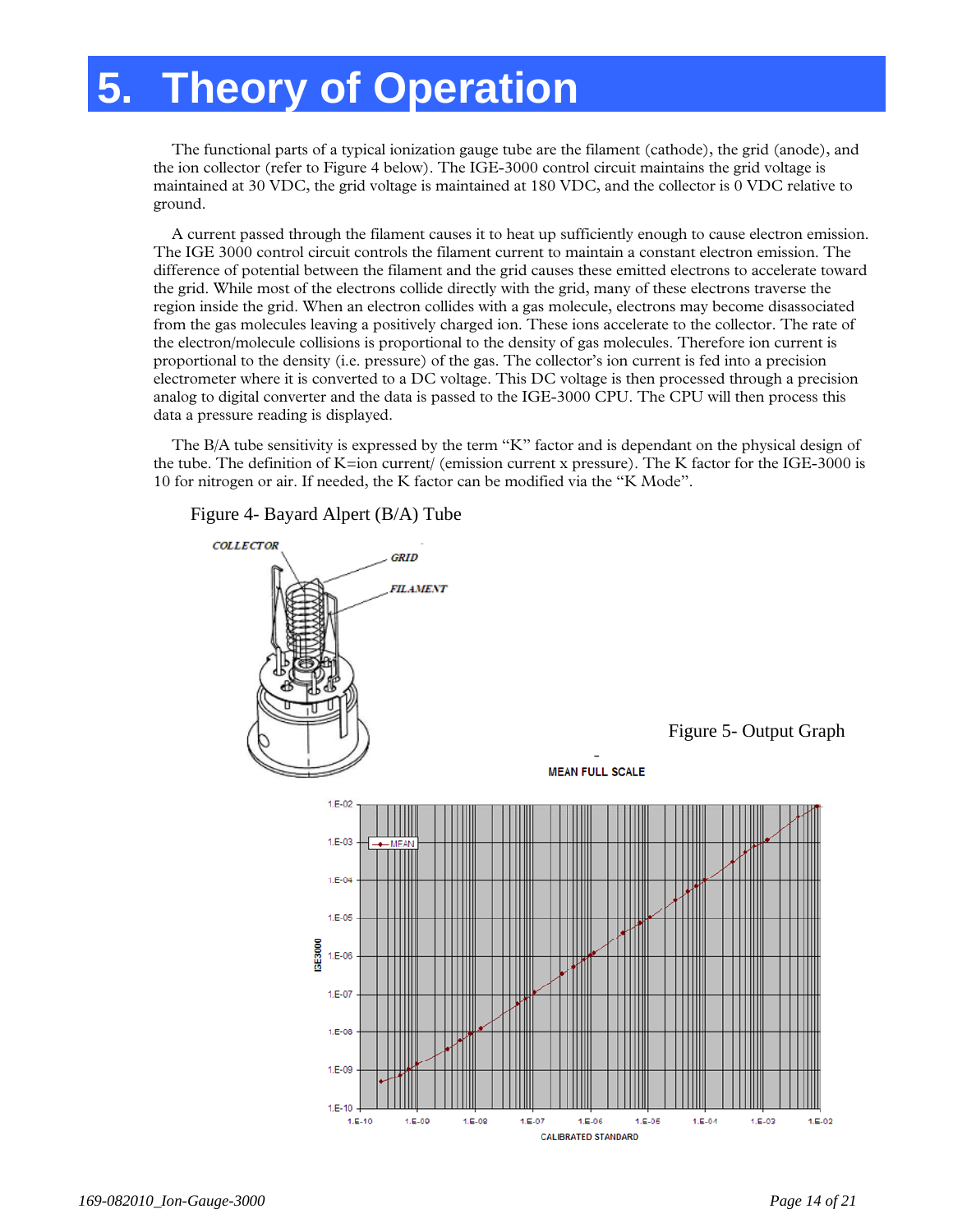### **6. Set Up Guide**

#### **6.1. ADVANCE SETUP GUIDE**

 The IGE-3000 has several setup and control commands which can be accessed by using the ADJUST rotary encoder and SELECT push-button while viewing the display. Note that most of the commands, which are described below, can be accessed using equivalent RS232/485 Commands.

 The advanced setup is accessed from NO MODE, the default run mode. Each click of the ADJUST rotary encoder in the *clockwise* direction will advance the display through each command. Once arriving at the desired command, the user can change the parameter (or initiate command) by slowly pressing the SELECT push-button. If the user wishes to save any changes simply go to the "Save EE prom" mode press select. When finished with the advanced setup, the user may return to the normal NO MODE by turning the ADJUST counterclockwise until the pressure is once again displayed. Note that turning the ADJUST clockwise indefinitely will continuously cycle through all the commands.

The commands are:

- Normal Run
- RS485 Address
- Baud Rate
- Data bits/Parity Bits/Stop Bits
- Turn Around Delay
- Save EE Prom
- Restore EE Prom

The following list gives a description of each of the commands listed above along with the syntax for the equivalent RS232/485 command.

*NOTE: To access the following commands, rotate the ADJUST pot Counterclockwise.* 

#### **6.2. RS485 Address**

A\_01

The RS485 address is the address of the IGE-3000. If the unit is configured for RS232, then this parameter should not be adjusted.  $A_01$ ,  $A_02$ , ...  $A$ <sub>FE</sub>,  $A$ <sub>FF</sub> (Valid range 01 to DF)

Equivalent RS232/485 command.  $\star$ {aa}A={aa}<CR>

#### **6.3. Baud Rate**

B\_9.6

The baud rate is given in kbaud. For example, B 9.6 corresponds to a 9600 baud.

*Note: There is no equivalent RS232/485 command.*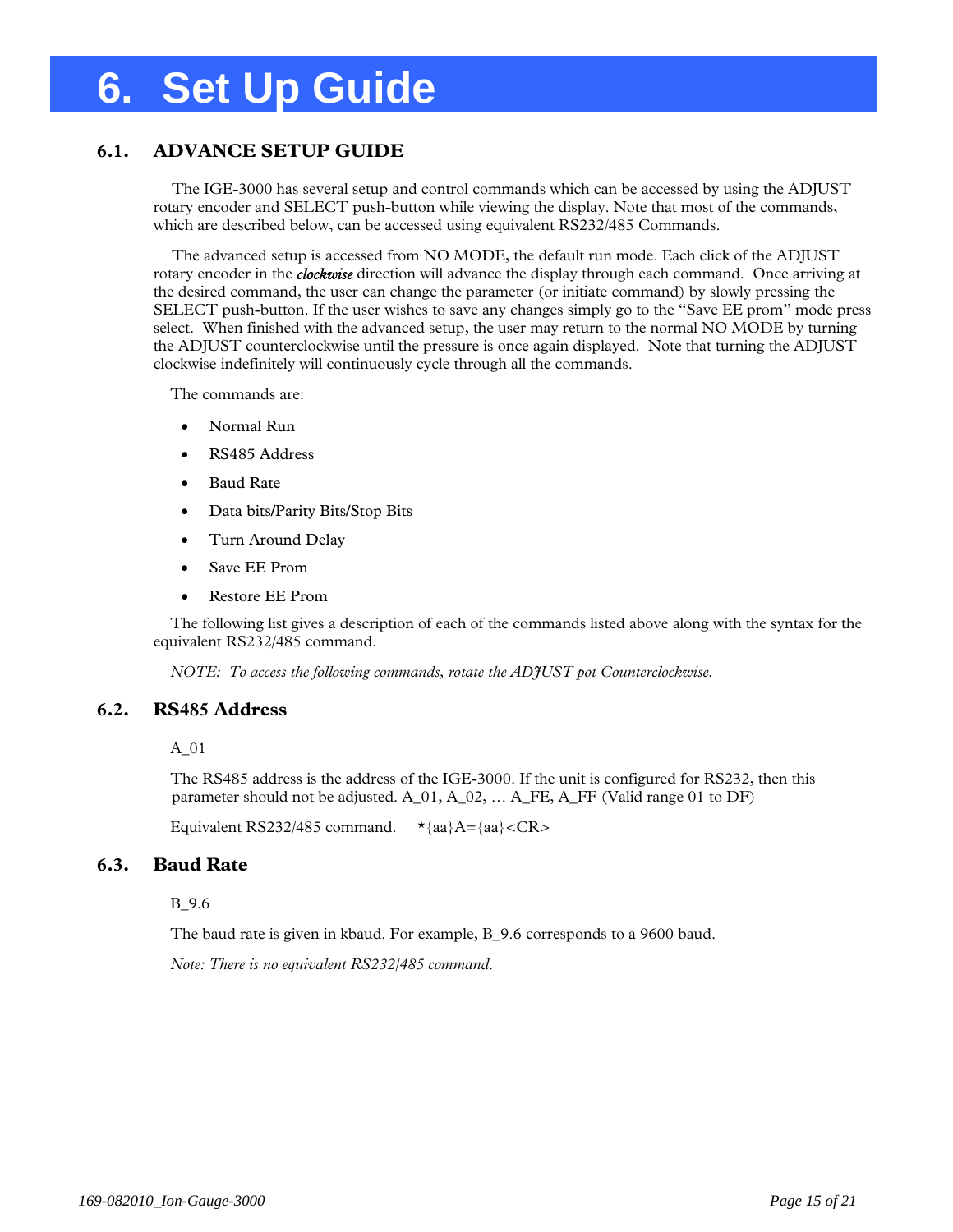#### **6.4. Data Bits/Parity Bits/Stop Bits**

P8n1

The first character, "8" corresponds to the number of data bits. (e.g. 7 or 8).

Second character, "n" corresponds to the parity bit. (i.e. n- no parity, E- even parity, o- odd parity, 0 space, 1- mark)

The last character, "1" corresponds to the number of stop bits. (e.g. 1 or 2)

8n1, 8n2, 7n2, 7E1, 7E2, 7o1, 7o2, 701, 702, 711,712

*Note: There is no equivalent RS232/485 command.* 

#### **6.5. Turnaround Delay**

dt06

dt00, dt01, ...dtFE, dtFF

The turnaround delay is unique to multipoint communications. It is the delay between receipt of an incoming command to transmission of the response. Each increase in the hex value corresponds to an increase in the delay time of approximately 8 ms.

*Note: Equivalent RS232/485 command. \*{aa}T={dd}<CR>* 

#### **6.6. Save EEPROM**

S\_EE

EEW<CR>

This command stores setting data to EPROM memory.

*Note: There is no equivalent RS232/485 command* 

#### **6.7. Restore EEPROM**

r\_EE EER<CR>

Note: There is no equivalent RS232/485 command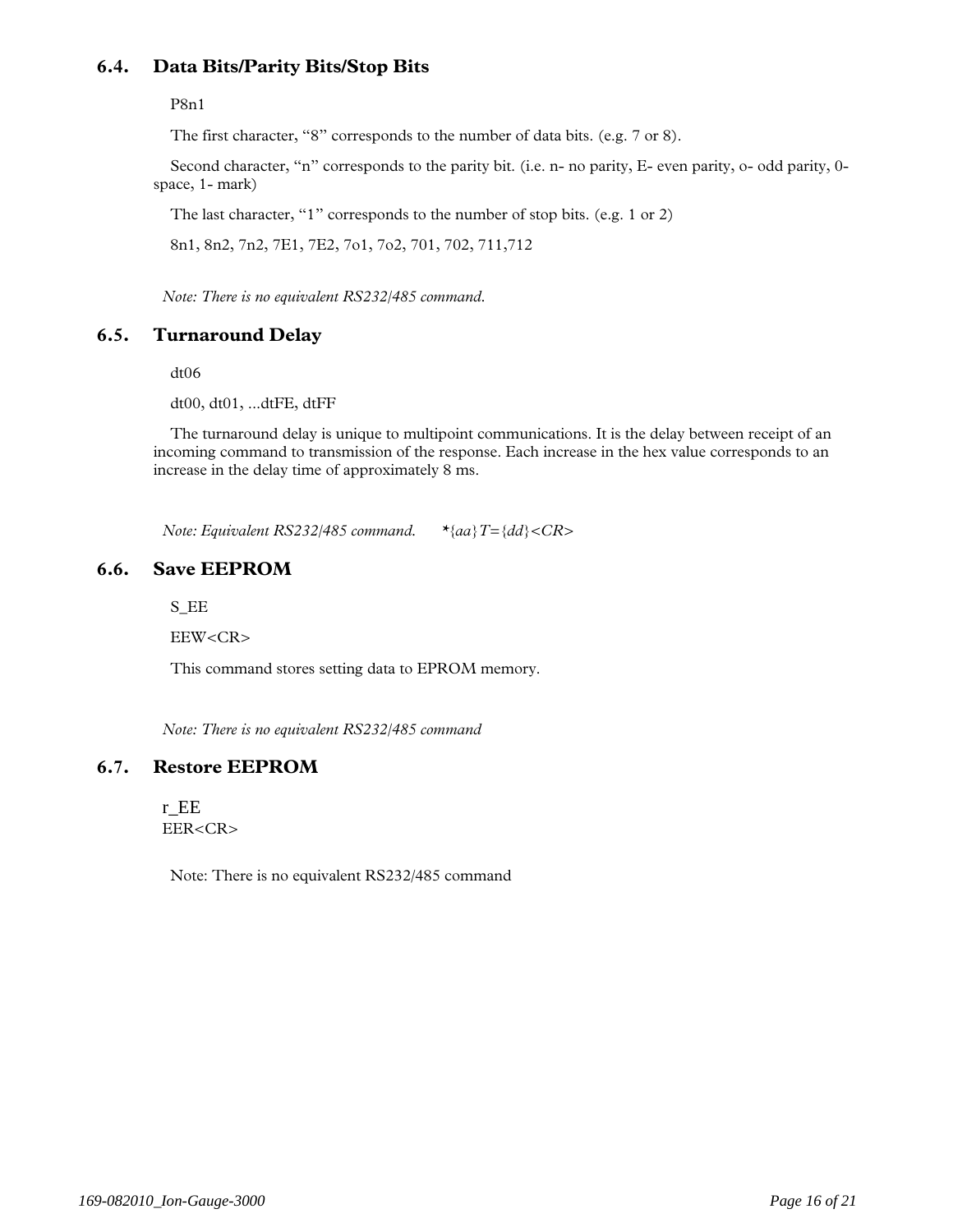### **7. RS 232/RS 485**

#### **7.1. RS232/RS485**

 The IGE-3000 is designed to communicate with external devices by either RS232 or RS485 via the two RJ-11 connectors. Refer to section 3.2 Figure 2 for connector locations. RS232 via the left connector on and the RS485 is via either connector. Software capable of communicating with the IGE-3000 is available upon request.

*Refer to Figure 7 below for pin out and wiring information.* 

#### **7.1.1. Wiring for IGE-3000 RS232/485**



#### **7.1.2. Wiring for RS232/485**

#### **RS 485 half duplex RS 485 full duplex**



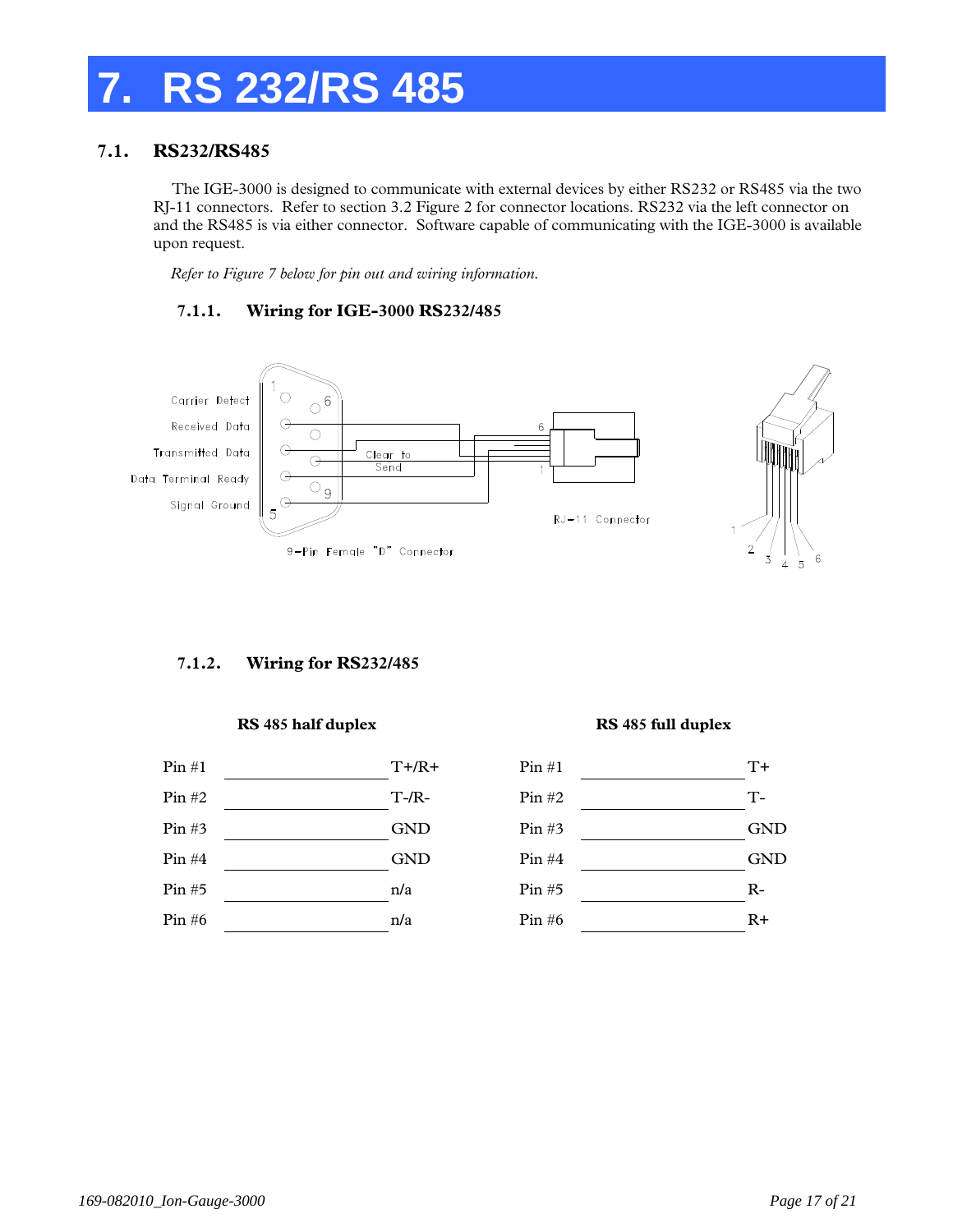### **8. Device Status**

#### **8.1. ION GAUGE DEVICE STATUS: 4-DIGIT OCTAL WORD**

When requested to transmit its status the IGE-3000 responds with a 4-digit octal word.

#### **FIGURE 7 -1 – DIGIT OCTAL WORD**



- bit 11: Serial Receiver Overload
- bit 10: Main Board EEPROM Error.
- bit 9: Communication Syntax Error.
- bit 7 Emission Setting.
- bit 8 Emission Setting.
- bit 6: Filament Selection. (0=filament 1, 1=filament 2)

#### **FIGURE 8- BITS 7 & 8 EMISSION CODE**

| BITS $7 & 8$        | BIT8 | BIT <sub>7</sub> |
|---------------------|------|------------------|
|                     |      |                  |
| <b>NO EMISSIONS</b> |      |                  |
| $0.01$ Ma           |      |                  |
| $0.1 \text{ mA}$    |      |                  |
| $1.0 \text{ mA}$    |      |                  |

- bit 5: Filament Status. (0=non-operating, 1=operating)
- bit 4: Degas (0=degas off, 1=degas on)
- bit 3: Pressure less than (0.1e-9 Torr) Set if true.
- bit 2: Pressure Greater than (1.0e-3 Torr) set if true.
- bit 1: High Set point Alarm Set if pressure is greater than the high set point
- bit 0: Low Set point Alarm Set if pressure is less than the low set point

#### **8.2. Command Syntax**

In the following examples of syntax codes, the special characters are explained:

- The characters in square brackets [] represents a command string, either upper or lower case command characters accepted. All characters must follow each other in the string with no spaces or other characters.
- The characters within wavy brackets  $\{ \}$  contain choices for the appropriate command.
- The characters within the symbols  $\leq$  are the common abbreviations for the one digit ASCII control codes which they represent, (e.g. <CR> represents carriage return).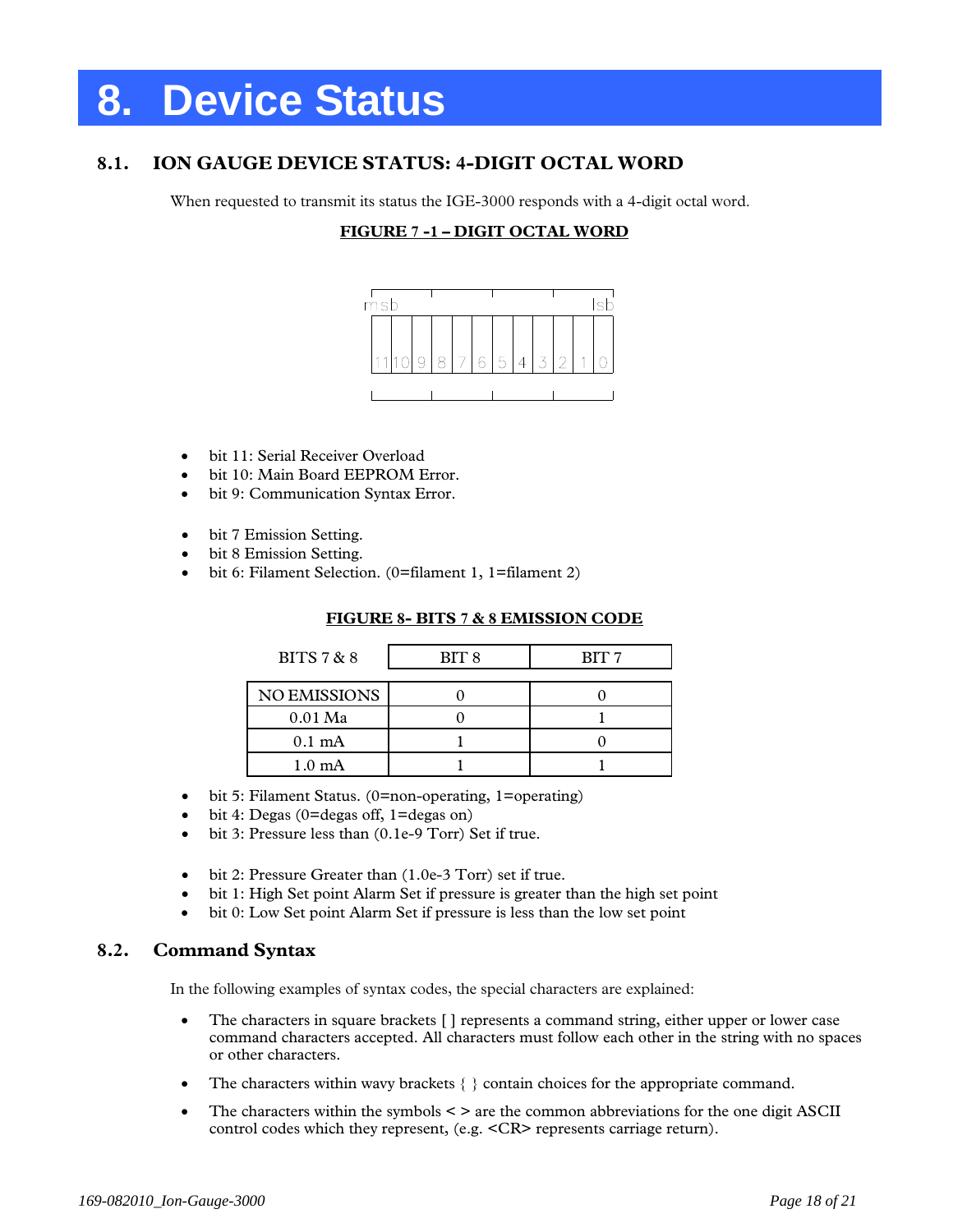- When entering more than one command in the same data string, they must be separated by a comma.
- All command strings must be followed by the terminator character (carriage return <CR>, also known as ENTER).
- When a lower case character is present in an example it represents an option.
- Character Description Valid Inputs:

a RS-485 Address (hexadecimal 0-9, A-F) 01 - DF m Most Significant Digit Of Mantissa 1 - 9 d Decimal Digit 0 - 9 e Exponent 0 - 5 u Unit Of Pressure T, M, or P , Command Separator (comma) N/A <CR> Command Terminator (carriage return) N/A

#### **8.3. Interrogation Commands**

| <b>Command Description</b>        | Format      | <b>Sample Response</b>               |
|-----------------------------------|-------------|--------------------------------------|
| Transmit K Factor                 | K < CR      | K Factor: $1.0000+01$                |
| Transmit Electrometer Output      | W < CR      | V1 Ave: 1.2765e+00                   |
| Transmit Fil Status               | F < CR      | Filament #1 on High Voltage on       |
| <b>Transmit Averaged Pressure</b> | P < CR      | Pa: $1.23456e+0$ Torr <cr></cr>      |
| Transmit RS-485 Address           | A < CR      | Multidrop Address: 01 <cr></cr>      |
| Transmit High Set point           | H < CR      | Hi: $1.00000e+1$ Torr <cr></cr>      |
| Transmit Low Set point            | L < CR      | Lo: $1.00000e-2$ Torr <cr></cr>      |
| <b>Transmit Device Status</b>     | S < CR      | 00044 < CR                           |
| Transmit Turnaround Delay         | T < CR      | Comm Delay: 6 <cr></cr>              |
| Transmit Selected Units           | $U < CR$ >  | $Torr <$ CR $>$                      |
| Transmit Software Version #       | V <cr></cr> | IGE-3000 Vxxxx                       |
| Transmit Filament F <cr></cr>     | f1 < CR     |                                      |
| <b>Transmit Emission Setting</b>  | $I < CR$ >  | Emission: $0.01$ mA <cr> (note:</cr> |
|                                   |             | Filament must be on)                 |
| <b>Transmit Degas Time</b>        | D <cr></cr> | Remaining Degas Time: 54             |
|                                   |             | $minutes <$ CR $>$                   |

#### **8.4. Parameter Modification Commands**

| <b>Command Description</b>      | Format                       | Sample Response                                  |
|---------------------------------|------------------------------|--------------------------------------------------|
| Modify High Setpoint            |                              | H={m.dd}E{+e} <cr> 1.00000e-9 to 9.99999e+9</cr> |
| Modify Low Setpoint             | $L = \{m.dd\}E\{-e\} < CR$   | 1.00000e-9 to 9.99999e+9                         |
| Modify RS-485 Address           | $\star$ {aa}A={aa} <cr></cr> | 1 To DF (Hexadecimal)                            |
| Modify Turnaround Delay         | $\star$ {aa}T={dd} <cr></cr> | 0 To 255 (Decimal)                               |
| Modify Emission                 | $E = \{m.d\}E\{-e\} < CR$    | $\star$ must be exact                            |
| Modify Degas Time               | $R = \{dd\} < CR$            | 0 To 5 (Decimal)                                 |
| Turn Gauge/Filament on F1 or F2 | F1 < CR                      | NA.                                              |
| Turn Gauge/Filament off         | F0 < CR                      | NA.                                              |
| Escape                          | $\langle$ Esc $\rangle$      | Reset Command Buffer (ignore prior<br>Input)     |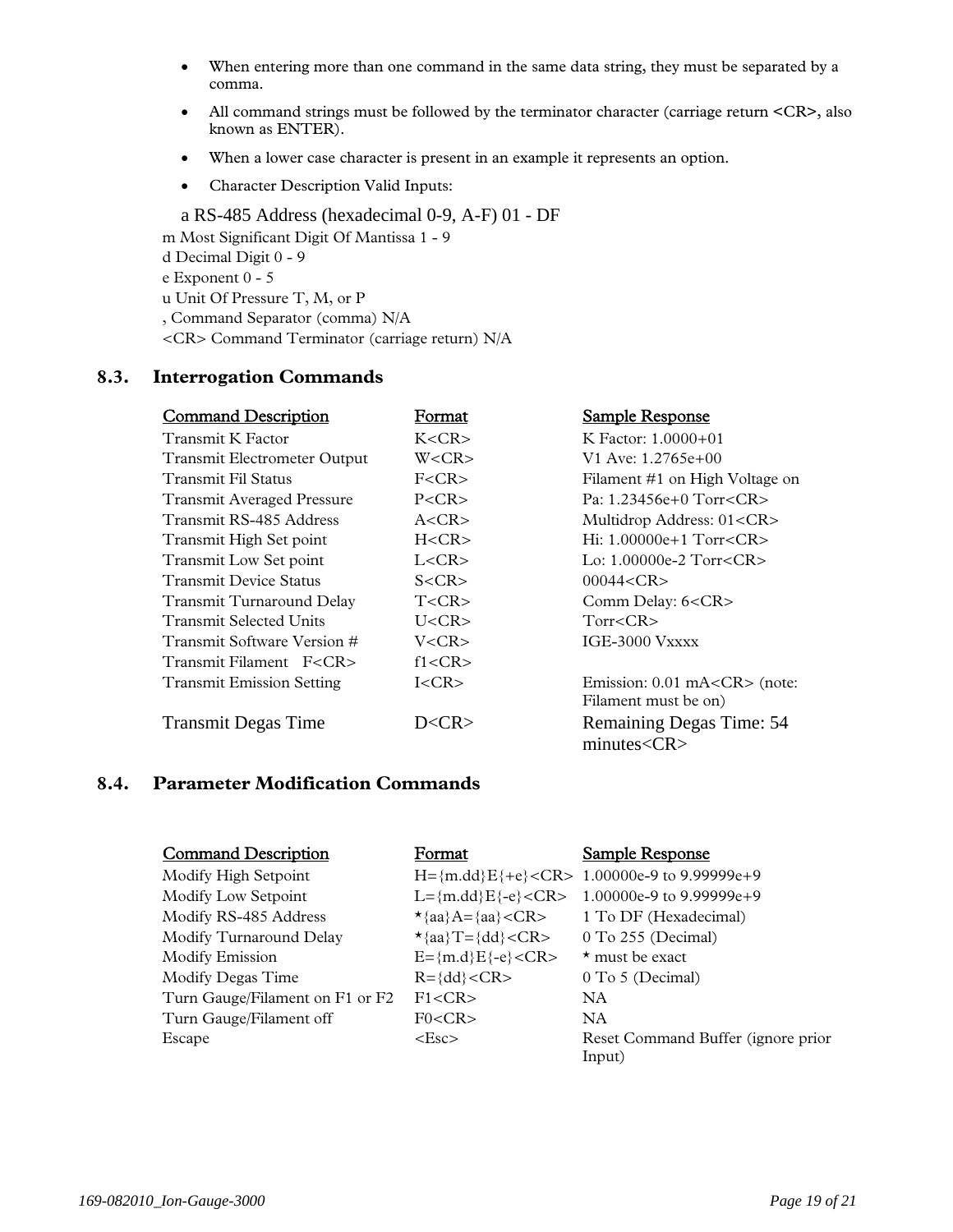### **9. WARRANTY**

#### **9.1. Warranty Repair Policy**

Hastings Instruments warrants this product for a period of one year from the date of shipment to be free from defects in material and workmanship. This warranty does not apply to defects or failures resulting from unauthorized modification, misuse or mishandling of the product. This warranty does not apply to batteries or other expendable parts, or to damage caused by leaking batteries or any similar occurrence. This warranty does not apply to any instrument which has had a tamper seal removed or broken.

This warranty is in lieu of all other warranties, expressed or implied, including any implied warranty as to fitness for a particular use. Hastings Instruments shall not be liable for any indirect or consequential damages.

Hastings Instruments, will, at its option, repair, replace or refund the selling price of the product if Hastings Instruments determines, in good faith, that it is defective in materials or workmanship during the warranty period. Defective instruments should be returned to Hastings Instruments, shipment prepaid, together with a written statement of the problem and a Return Material Authorization (RMA) number.

Please consult the factory for your RMA number before returning any product for repair. Collect freight will not be accepted.

#### **9.2. Non-Warranty Repair Policy**

Any product returned for a non-warranty repair must be accompanied by a purchase order, RMA form and a written description of the problem with the instrument. If the repair cost is higher, you will be contacted for authorization before we proceed with any repairs. If you then choose not to have the product repaired, a minimum will be charged to cover the processing and inspection. Please consult the factory for your RMA number before returning any product repair.

TELEDYNE HASTINGS INSTRUMENTS 804 NEWCOMBE AVENUE HAMPTON, VIRGINIA 23669 U.S.A. ATTENTION: REPAIR DEPARTMENT

| <b>TELEPHONE</b> | $(757)$ 723-6531                            |
|------------------|---------------------------------------------|
| <b>TOLL FREE</b> | 1-800-950-2468                              |
| FAX              | $(757)$ 723-3925                            |
| E MAIL           | hastings_instruments@teledyne.com           |
|                  | INTERNET ADDRESS http://www.teledyne-hi.com |

Repair Forms may be obtained from the "Information Request" section of the Hastings Instruments web site.